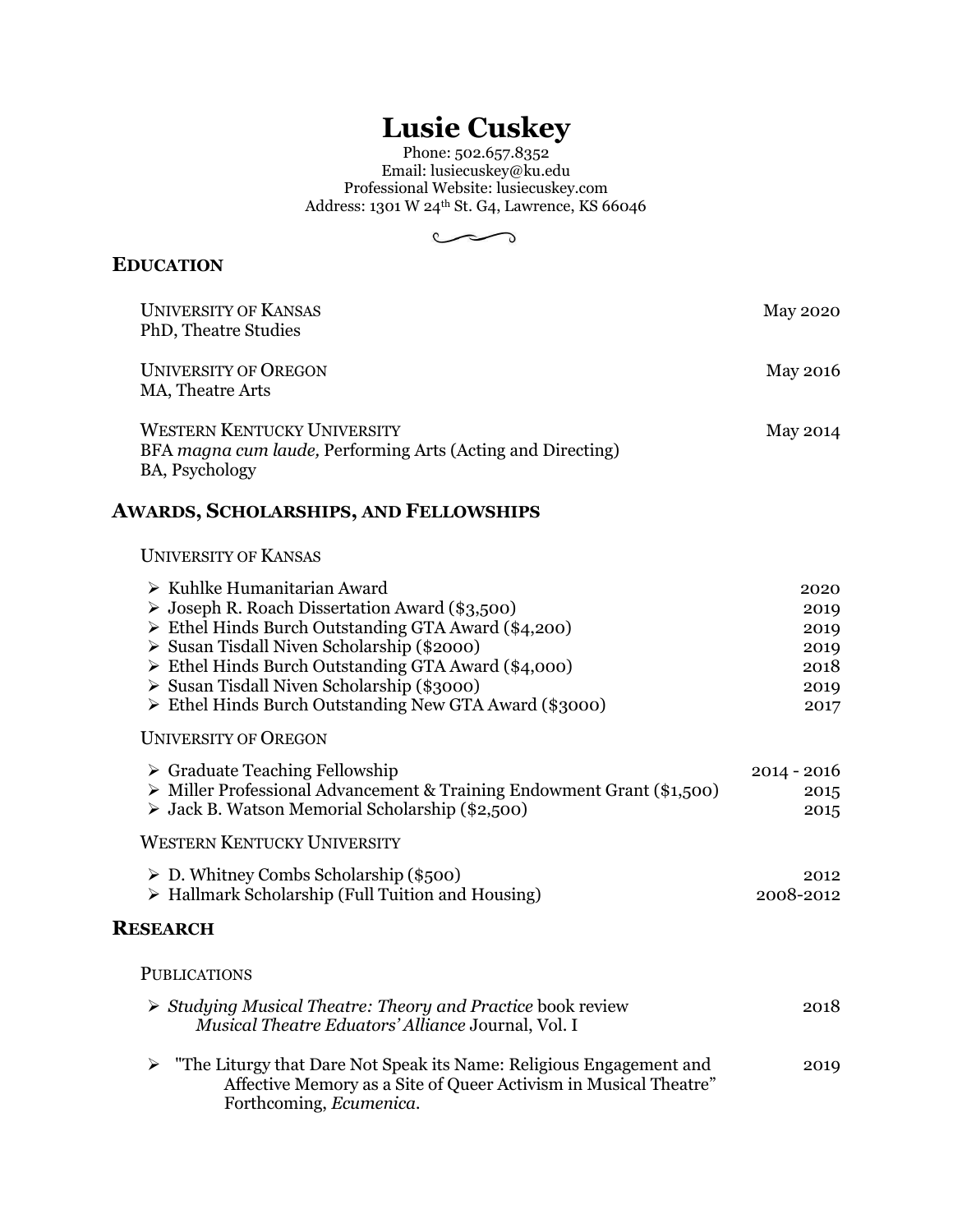#### ARTICLES IN PROGRESS

| ► "Please Come to Our House on Maple Avenue: Falsettos, Fun Home, and the<br>Evolution of Queer Domestic Narratives in Musical Theatre"<br>Revise and resubmit, Journal of American Drama and Theatre.<br>> "Constructions of 'White Trash' in American Musical Theatre"<br>In preparation, accepted to the Articles in Progress workshop at the 2020<br>Mid-America Theatre Conference. | 2019<br>2019 |
|------------------------------------------------------------------------------------------------------------------------------------------------------------------------------------------------------------------------------------------------------------------------------------------------------------------------------------------------------------------------------------------|--------------|
| <b>CONFERENCE PRESENTATIONS</b>                                                                                                                                                                                                                                                                                                                                                          |              |
| > "Building Character: Process Drama in the Introductory Acting Classroom"<br>Mid-America Theatre Conference                                                                                                                                                                                                                                                                             | 2020         |
| > "The Burden of Life': Female Family Members in Queer Religious Musicals"                                                                                                                                                                                                                                                                                                               | 2019         |
| Association for Theatre in Higher Education Conference<br>$\triangleright$ "The Games We Play': Exploring Conscious Casting and Performance as                                                                                                                                                                                                                                           | 2019         |
| Research in the Musical Theatre Classroom"<br>$\triangleright$ "The Liturgy that Dare Not Speak Its Name: Engaging Affective Cultural<br>Memory as a Site of Activism in Musical Theatre"                                                                                                                                                                                                | 2018         |
| <b>GRANTS</b>                                                                                                                                                                                                                                                                                                                                                                            |              |
| ≻ Graduate Research Consultant Grant (\$500)                                                                                                                                                                                                                                                                                                                                             | 2018         |
| Musical Performance for the Actor, University of Kansas<br>≻ Graduate Research Consultant Grant (\$500)<br>Script Analysis, University of Kansas                                                                                                                                                                                                                                         | 2018         |
| <b>TEACHING</b>                                                                                                                                                                                                                                                                                                                                                                          |              |
| <b>GRADUATE TEACHING ASSISTANT, UNIVERSITY OF KANSAS</b><br><b>Instructor of Record</b><br>Popular Culture: Contemporary Queer Theatre<br>Musical Performance for the Actor I<br><b>Musical Theatre Devising</b><br>Acting I<br><b>Public Speaking as Performance</b>                                                                                                                    | 2016-Present |
| <b>Teaching Assistant</b><br><b>Script Analysis</b>                                                                                                                                                                                                                                                                                                                                      |              |
| ASSISTANT STUDY AWAY LEADER, WESTERN KENTUCKY UNIVERSITY<br>Theatre and Dance New York Study Away Program                                                                                                                                                                                                                                                                                | 2019         |
| <b>GRADUATE TEACHING FELLOW, UNIVERSITY OF OREGON</b><br><b>Instructor of Record</b><br>Acting I                                                                                                                                                                                                                                                                                         | 2014-2016    |
| <b>Teaching Assistant</b><br><b>Introduction to Theatre</b>                                                                                                                                                                                                                                                                                                                              |              |
| EDUCATIONAL THEATRE ASSOCIATION: KENTUCKY HIGH SCHOOL THESPIAN FESTIVAL<br><b>GOTE Acting Masterclass</b>                                                                                                                                                                                                                                                                                | 2012         |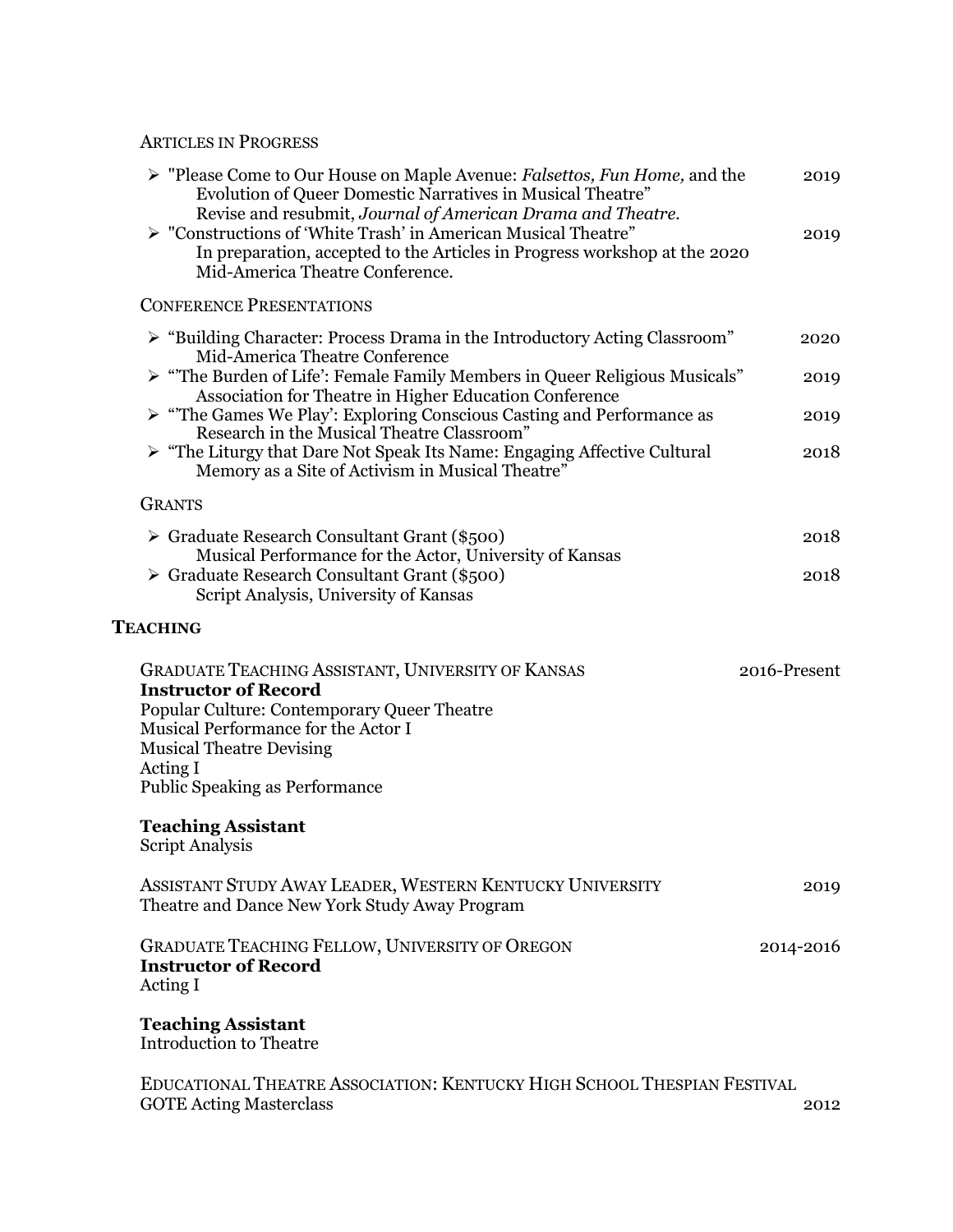| Process Drama Masterclass<br><b>Youth Theatre Masterclass</b>                                                                                                                                                                                                                                                                                                                                                                                                                                                                                                                                                                                                                                                                                                                                                                                    | 2011<br>2010                                                                                 |
|--------------------------------------------------------------------------------------------------------------------------------------------------------------------------------------------------------------------------------------------------------------------------------------------------------------------------------------------------------------------------------------------------------------------------------------------------------------------------------------------------------------------------------------------------------------------------------------------------------------------------------------------------------------------------------------------------------------------------------------------------------------------------------------------------------------------------------------------------|----------------------------------------------------------------------------------------------|
| THE CENTER FOR GIFTED STUDIES: SUPER SATURDAYS<br><b>Teaching Artist</b>                                                                                                                                                                                                                                                                                                                                                                                                                                                                                                                                                                                                                                                                                                                                                                         | $2010 - 2013$                                                                                |
| Developed six classes for gifted and talented elementary students conforming to<br>➤<br>Kentucky educational standards. Each class developed theatre skills in conversation with<br>youth-targeted popular culture offerings.                                                                                                                                                                                                                                                                                                                                                                                                                                                                                                                                                                                                                    |                                                                                              |
| <b>WESTERN KENTUCKY UNIVERSITY</b><br>Theatre in Diversion (in collaboration with the Warren County Juvenile<br>Justice Center)                                                                                                                                                                                                                                                                                                                                                                                                                                                                                                                                                                                                                                                                                                                  | 2012                                                                                         |
| <b>MEMBERSHIPS AND ASSOCIATIONS</b>                                                                                                                                                                                                                                                                                                                                                                                                                                                                                                                                                                                                                                                                                                                                                                                                              |                                                                                              |
| <b>THEATRICAL INTIMACY EDUCATION</b>                                                                                                                                                                                                                                                                                                                                                                                                                                                                                                                                                                                                                                                                                                                                                                                                             | 2019/2020                                                                                    |
| $\triangleright$ Graduate Assistant                                                                                                                                                                                                                                                                                                                                                                                                                                                                                                                                                                                                                                                                                                                                                                                                              |                                                                                              |
| ASSOCIATION FOR THEATRE IN HIGHER EDUCATION                                                                                                                                                                                                                                                                                                                                                                                                                                                                                                                                                                                                                                                                                                                                                                                                      | 2018-Present                                                                                 |
| <b>DIRECTING</b>                                                                                                                                                                                                                                                                                                                                                                                                                                                                                                                                                                                                                                                                                                                                                                                                                                 |                                                                                              |
| <b>DIRECTOR</b>                                                                                                                                                                                                                                                                                                                                                                                                                                                                                                                                                                                                                                                                                                                                                                                                                                  |                                                                                              |
| $\triangleright$ <i>Dear Santa</i> (Kansas Repertory Theatre)<br>▶ Come Back, Little Sheba (Selection, William Inge Theatre Festival)<br>$\triangleright$ A Man of No Importance (The University of Kansas)<br>$\triangleright$ Sonrisa del Coyote (The University of Oregon)<br>$\triangleright$ [title of show] (The University of Oregon)<br>> The Lion, the Witch, and the Wardrobe (Arts Education Task Force)<br>> Lovers (Winners) (Western Kentucky University)<br>$\triangleright$ Honk! Jr. (The Public Theatre of Kentucky)<br>$\triangleright$ Hucklebee and the Rhyming Mountain (Western Kentucky University)<br>$\triangleright$ Furry Tails with a Twist (Regional Tour, Western Kentucky University)<br>$\triangleright$ The Three Sillies (William Natcher Elementary)<br>$\triangleright$ Heads (Western Kentucky University) | 2018<br>2018<br>2018<br>2015<br>2014<br>2013<br>2013<br>2012<br>2012<br>2011<br>2011<br>2010 |
| <b>TOUR DIRECTOR</b>                                                                                                                                                                                                                                                                                                                                                                                                                                                                                                                                                                                                                                                                                                                                                                                                                             |                                                                                              |
| $\triangleright$ <i>Sleeping Beauty</i> (Prairie Fire Children's Theatre)<br>> Tom Sawyer (Prairie Fire Children's Theatre)<br>$\triangleright$ The Wizard of Oz (Prairie Fire Children's Theatre)<br>$\triangleright$ Jack and the Beanstalk (Prairie Fire Children's Theatre)                                                                                                                                                                                                                                                                                                                                                                                                                                                                                                                                                                  | 2017<br>2015<br>2014, 2015<br>2013                                                           |
| <b>ASSISTANT DIRECTOR</b>                                                                                                                                                                                                                                                                                                                                                                                                                                                                                                                                                                                                                                                                                                                                                                                                                        |                                                                                              |
| $\triangleright$ La Cage Aux Folles (Kansas Repertory Theatre)<br>$\triangleright$ The Legend of Georgia McBride (Kansas Repertory Theatre)<br>$\triangleright$ Spring Awakening (The University of Kansas)<br>> Les Liaisons Dangereuses (Western Kentucky University)<br>$\triangleright$ Beauty and the Beast (Western Kentucky University)                                                                                                                                                                                                                                                                                                                                                                                                                                                                                                   | 2018<br>2018<br>2018<br>2012<br>2011                                                         |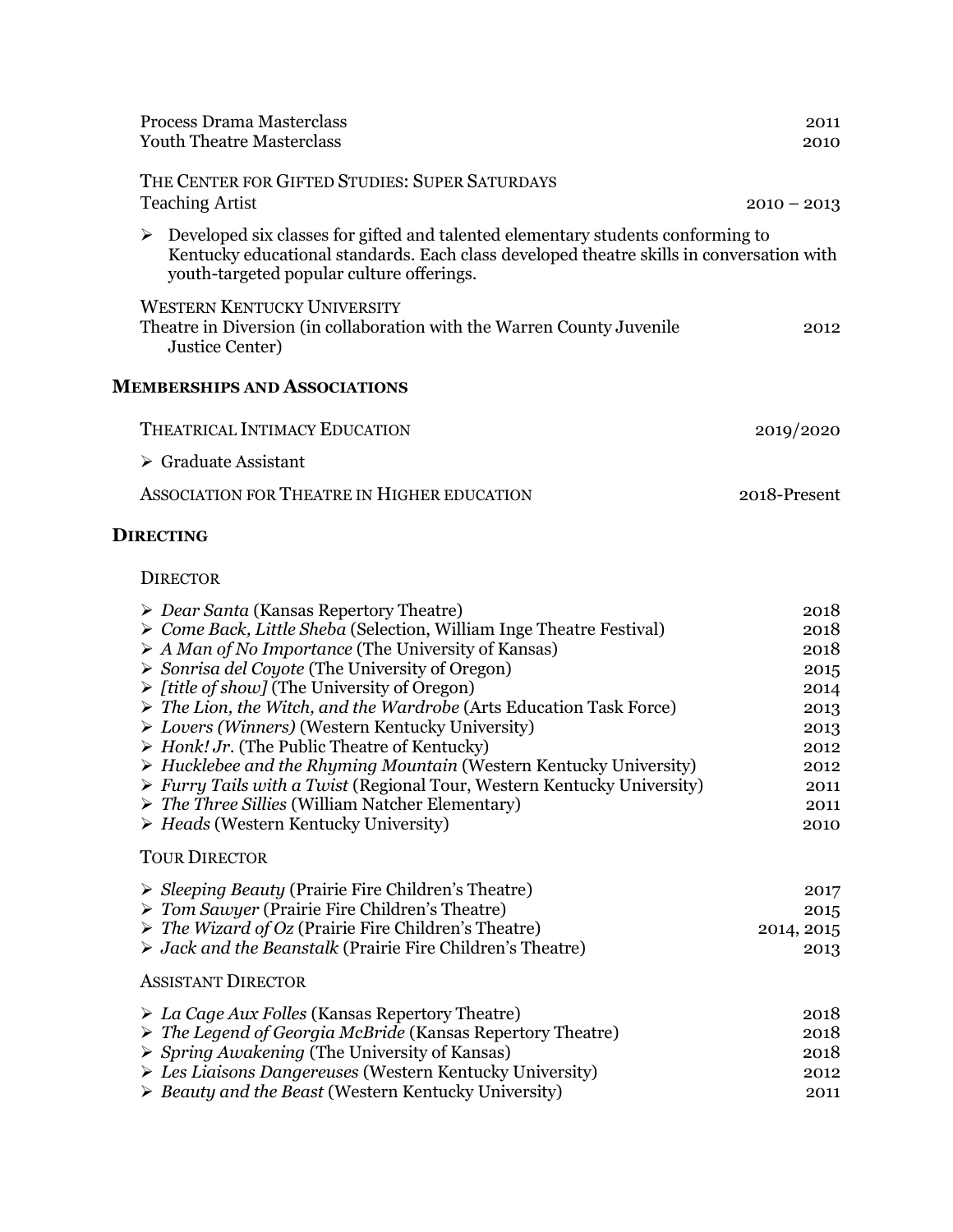## **ACTING**

| THE UNIVERSITY OF KANSAS                                                                                                                                                                                                                                                                                                                                                                                                                                                                                                                                                                                         |                                                                                              |
|------------------------------------------------------------------------------------------------------------------------------------------------------------------------------------------------------------------------------------------------------------------------------------------------------------------------------------------------------------------------------------------------------------------------------------------------------------------------------------------------------------------------------------------------------------------------------------------------------------------|----------------------------------------------------------------------------------------------|
| $\triangleright$ The Christians (Wife/Elizabeth)<br>$\triangleright$ She Kills Monsters (Vera)                                                                                                                                                                                                                                                                                                                                                                                                                                                                                                                   | 2019<br>2017                                                                                 |
| <b>KANSAS CITY PUBLIC THEATRE</b>                                                                                                                                                                                                                                                                                                                                                                                                                                                                                                                                                                                |                                                                                              |
| $\triangleright$ Talk to Me Like the Rain and Let Me Listen (Landlady)                                                                                                                                                                                                                                                                                                                                                                                                                                                                                                                                           | 2018                                                                                         |
| <b>SHEDD ARTS INSTITUTE</b>                                                                                                                                                                                                                                                                                                                                                                                                                                                                                                                                                                                      |                                                                                              |
| $\triangleright$ Funny Face (Ensemble)                                                                                                                                                                                                                                                                                                                                                                                                                                                                                                                                                                           | 2016                                                                                         |
| PRAIRIE FIRE CHILDREN'S THEATRE                                                                                                                                                                                                                                                                                                                                                                                                                                                                                                                                                                                  |                                                                                              |
| $\triangleright$ Sleeping Beauty (Coco Love)<br>$\triangleright$ Tom Sawyer (Aunt Polly)<br>$\triangleright$ The Wizard of Oz (Wicked Witch)<br>$\triangleright$ Jack and the Beanstalk (Giantess/Storyteller)                                                                                                                                                                                                                                                                                                                                                                                                   | 2017<br>2015<br>2014, 2015<br>2013                                                           |
| <b>CAPITOL ARTS THEATRE</b>                                                                                                                                                                                                                                                                                                                                                                                                                                                                                                                                                                                      |                                                                                              |
| $\triangleright$ <i>Bat Boy</i> (Ned/Dillon/Showgirl/Lion)                                                                                                                                                                                                                                                                                                                                                                                                                                                                                                                                                       | 2011                                                                                         |
| THE PUBLIC THEATRE OF KENTUCKY                                                                                                                                                                                                                                                                                                                                                                                                                                                                                                                                                                                   |                                                                                              |
| $\triangleright$ The Best Christmas Pageant Ever (Imogene)                                                                                                                                                                                                                                                                                                                                                                                                                                                                                                                                                       | 2008                                                                                         |
| <b>WESTERN KENTUCKY UNIVERSITY</b>                                                                                                                                                                                                                                                                                                                                                                                                                                                                                                                                                                               |                                                                                              |
| $\triangleright$ Durang and Wasserstein's Medea (Medea)<br>$\triangleright$ Two Dumb Dogs (Millie, Queen Malevella)<br>$\triangleright$ Hard Candy (Gail)<br>$\triangleright$ Facing East (Ruth)<br>$\triangleright$ A Man of No Importance (Lily)<br>$\triangleright$ An Act Without Words (Ensemble)<br>$\triangleright$ Freedom Brownies staged reading (Mom)<br>$\triangleright$ <i>Empties</i> (Ethel)<br>$\triangleright$ Tokoloshe (River/Butterfly)<br>$\triangleright$ The Bird Nest staged reading (Donna)<br>$\triangleright$ <i>Screamer</i> staged reading (Marba)<br>$\triangleright$ God (Chorus) | 2013<br>2012<br>2012<br>2011<br>2011<br>2011<br>2011<br>2010<br>2010<br>2010<br>2010<br>2009 |
| $\triangleright$ The Imaginators (Nina)                                                                                                                                                                                                                                                                                                                                                                                                                                                                                                                                                                          | 2008                                                                                         |

## **ADDITIONAL RELEVANT POSITIONS**

DRAMATURG

| $\triangleright$ La Cage Aux Folles (Kansas Repertory Theatre)            | 2018 |
|---------------------------------------------------------------------------|------|
| $\triangleright$ The Legend of Georgia McBride (Kansas Repertory Theatre) | 2018 |
| $\triangleright$ <i>Company</i> (The University of Kansas)                | 2017 |

SCRIPT READER